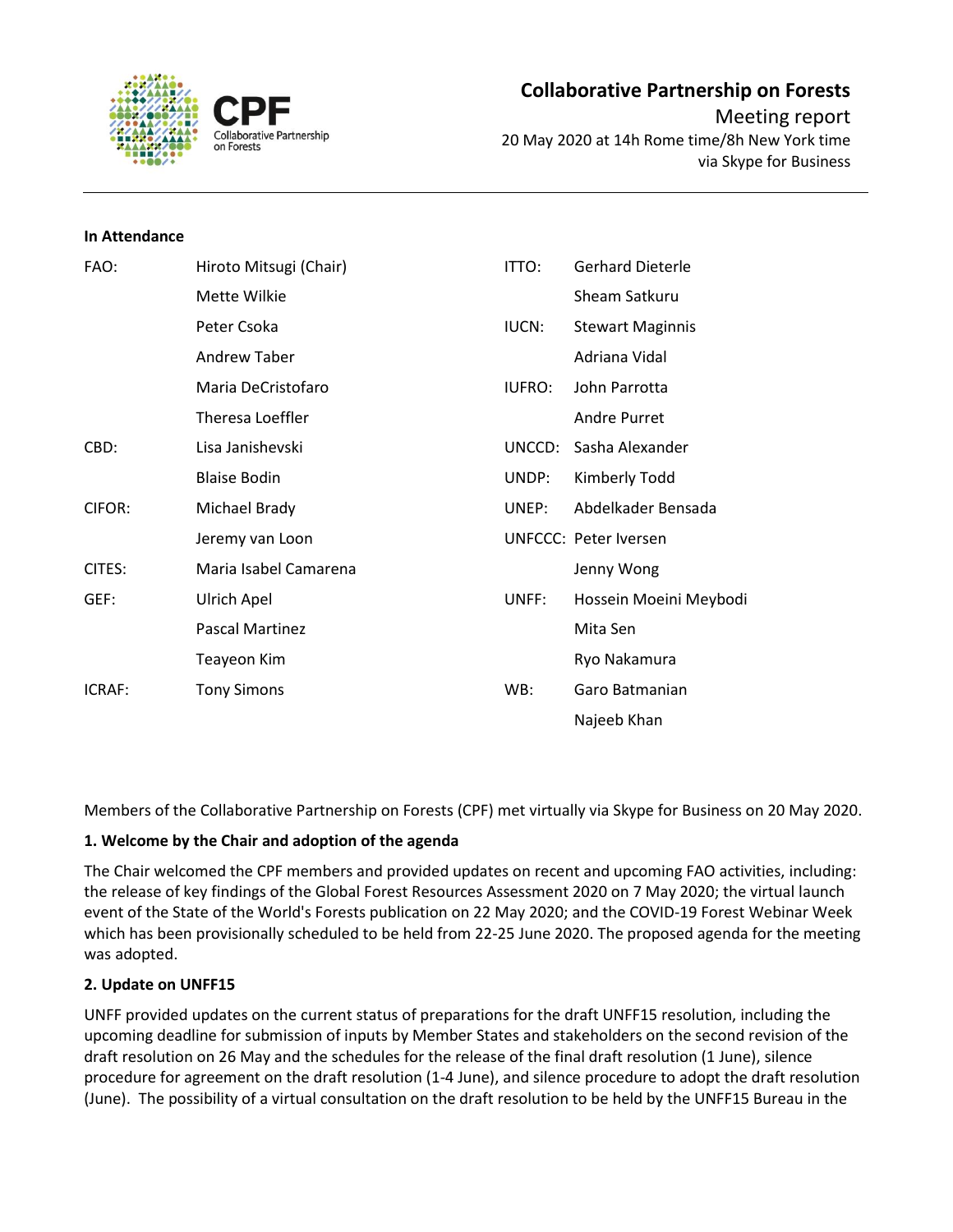last week of May 2020 was also mentioned. It was added that relevant provisions of the draft resolution that relate to the work of the CPF include: synchronization of future UNFF voluntary national reporting with the fiveyear Global Forest Resources Assessment process beginning in 2025; an invitation to the CPF to compile an initial assessment of the impact of the COVID-19 pandemic on forests and forestry for presentation at UNFF16; and organization of a ministerial roundtable during UNFF16 in 2021.

There was a suggestion to add a focus on forest ecosystem restoration for UNFF16, taking into account the planned launch of the UN Decade on Ecosystem Restoration 2021-2030 in 2021. The UNFFS indicated that such a discussion could happen, when the Forum discusses the thematic priorities for UNFF16, which would be decided by the new UNFF Bureau after the adoption of the UNFF15 resolution.

# **Key actions to be taken:**

■ Members are invited to provide final inputs on the second revision of the draft UNFF15 resolution by 26 May 2020.

# **3. Follow-up on the outcome of the April CPF meeting**

# a. CPF's role in the current crisis related to the COVID-19

The Chair recalled discussions held at the last CPF meeting in April, and outlined proposed next steps for the CPF to prepare its immediate and longer term responses to the COVID-19 pandemic, including: i) creation of a CPF website/webpage dedicated to the COVID-19 response, which would feature a compilation of members' materials; ii) participation and engagement of CPF members in the COVID-19 Forest Webinar Week which is proposed to be held from 22 to 25 June 2020; iii) preparation of a CPF joint statement/video message/press release; iv) development of a CPF Joint Initiative to support countries' recovery from the COVID-19 crisis; and v) assessment of the impact of the COVID-19 pandemic on forests. It was added that the outcome of the proposed webinar and members' materials could provide a basis for the preparation of a CPF joint statement/press release in response to the COVID-19.

Members welcomed the Chair's proposal and provided their views and suggestions on the proposed next steps. These included: adding a focus on resilience, gender-based violence and natural resources, forest ecosystem restoration, and forest biodiversity and governance in the proposed webinar and other related activities; expansion of the scope of the proposed Joint Initiative beyond forest financing to address other key socioeconomic aspects of the post-COVID 19 recovery; and the need to have timelines for the suggested activities, and to adjust the scope of the assessment of the impact of the COVID-19 pandemic on forests, taking into account the relevant provisions of the UNFF15 resolution once adopted.

Members also shared information on their ongoing activities in response to the COVID-19 pandemic, including ICRAF's support to the Government of Kenya in facilitating the COVID-19 testing using their tree genetics laboratory, ITTO's activities to design two new projects to combat forest fires, and UNEP's report on zoonotic diseases to be launched on 3 June 2020.

## **Key actions to be taken:**

- Members will provide their respective materials related to their COVID-19 response;
- Members are invited to provide comments on the Chair's Proposal on a CPF response to the COVID-19 crisis and the proposed programme of the COVID-19 Forest Webinar Week by 27 May 2020.

## b. Endorsement of the IDF2021 topic

The Chair introduced a modified proposal of "Forest restoration: a path to recovery and well-being" as the 2021 theme for the International Day of Forests, as put forth by the CPF Communicators' Network.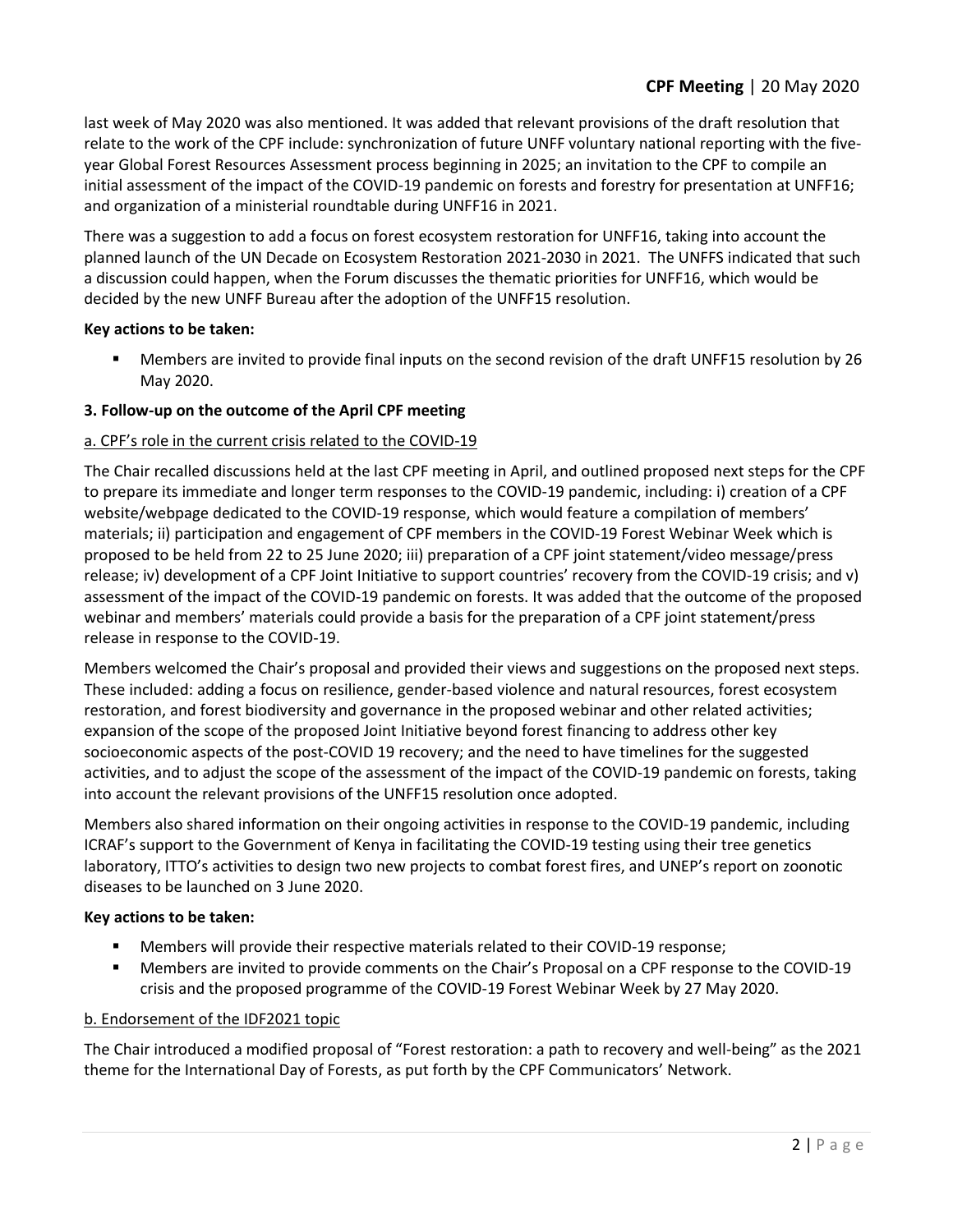Members considered the proposed theme and endorsed it. The Secretariat added that given that there were no suitable options to include the proposed theme in UNFFF15 official documentation at this stage, nor to announce it during UNFF15, Member States of the Forum would be informed of the proposed 2021 IDF theme through a letter from the Chair of UNFF15 and the proposed theme would be reflected in the report of UNFF15. The Chair added that the CPF may wish to consider organizing an event on the International Day of Forests in March 2022 during the Expo 2020 scheduled to be held from October 2021 to March 2022 in Dubai.

# **Key actions to be taken:**

The Chair will send a letter to the Officer-in-Charge of the UNFF Secretariat to inform the proposed theme of the 2021 theme of the International Day of Forests; the UNFF Secretariat will arrange a letter of the Chair of UNFF15 to inform Member States of the proposed 2021 theme.

## c. Updates on the Joint Initiative on forest education

FAO provided updates on its proposal for a Joint Initiative on forest education, highlighting the overview of the proposal, including: its lead partners (FAO, ITTO, IUFRO), collaborating partners and other CPF members, donor (Germany) and project duration (November 2019-December 2020); main objectives to establish a global forest education platform and to catalyse, accelerate and enhance broad efforts on forest education at national and local levels and to counteract the deficits in forest education; proposed project activities, including the assessment the status of forest education, organization of an international conference on forest education tentatively scheduled in November 2020, strategic vision document shaping a multi-year programme on forest education, creation of an online platform for forest education, an online learning course on legal and sustainable supply chains of tropical wood and tropical forest products, and awareness raising among the general public.

Members welcomed the proposal and noted the importance to consider addressing gaps in forest-related professional development in addition to formal forest education.

#### **Key actions to be taken:**

Members are invited to nominate their focal point for the proposed Joint Initiative on forest education.

## d. Updates on the Joint Initiative on Sustainable Wood for a Sustainable World

FAO shared updates on the status of implementation of the Joint Initiative on Sustainable Wood for a Sustainable World, presenting the outcome of the initiative's communicators' workshop held in December 2019. Some main points of recommendations included: launch of a communication campaign to promote the use of wood products; linkage to the SDGs and its branding; and launch of the "Replaced with wood" campaign, including the creation and promotion of the "Wooden Oscar" for its use during the 2021 Academy Awards.

Members welcomed the recommendations, noting the need to secure funding for the proposed activities, and suggested engaging relevant external partners such as the International Wood Culture Society in the proposed activities.

## **4. Update on forthcoming meetings**

FAO reminded members of the upcoming virtual launch event of the State of the World's Forests publication on 22 May 2020 and the release of the fifth edition of the Global Biodiversity Outlook in late 2020, and also informed about its plan to organize the first meeting of the CPF Consultative Group in support of the XV World Forestry Congress on 26 May.

CBD provided updates on the status of preparations for the CBD COP15 and the meetings of its subsidiary bodies, noting that the CBD COP15 is now expected to be held after April 2021 and there is a possibility that the 24th meeting of the Subsidiary Body on Scientific, Technical and Technological Advice (SBSTTA 24) and the third meeting of the Subsidiary Body on Implementation (SBI 3) may be postponed from August 2020 to the third